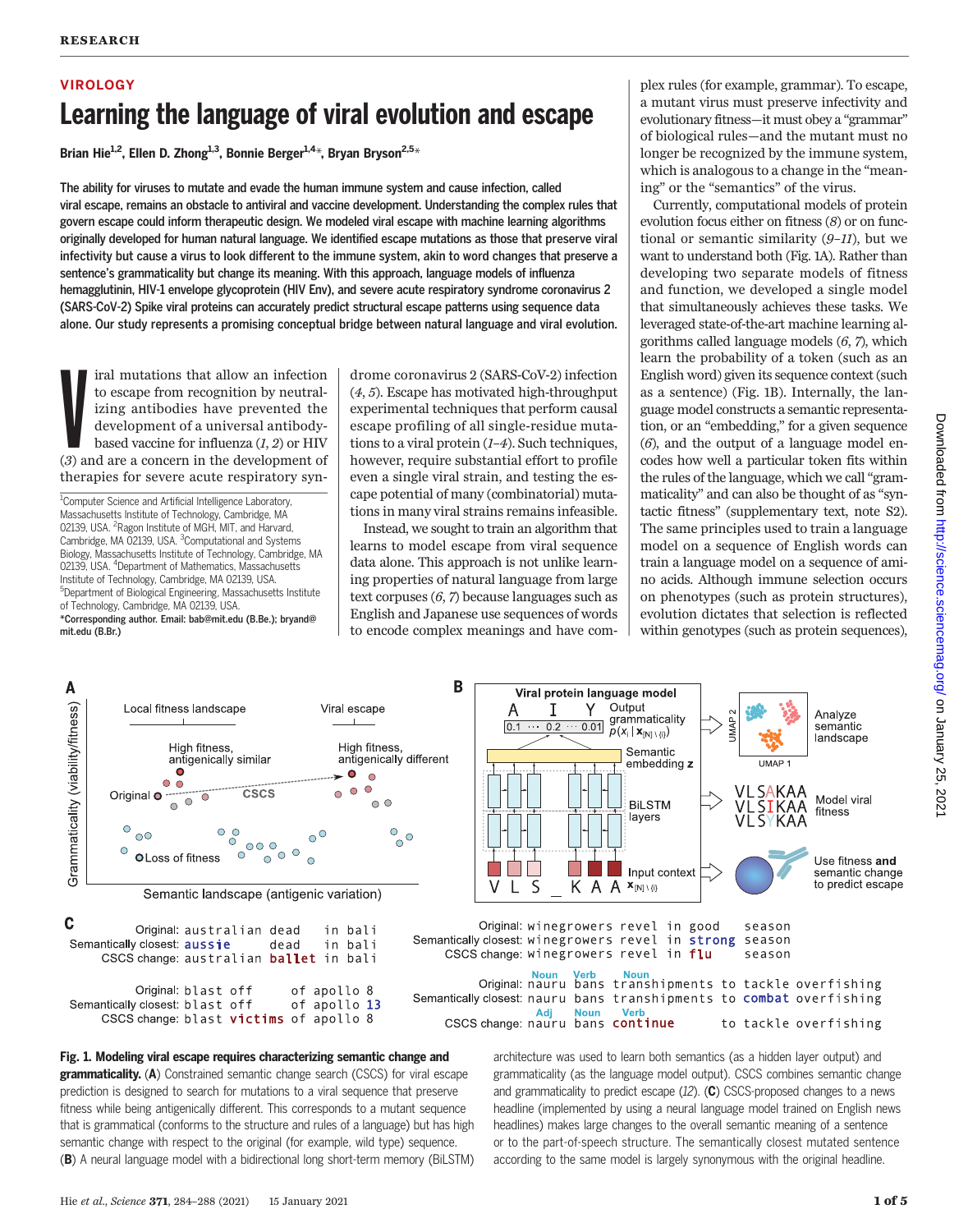which language models can leverage to learn functional properties from sequence variation.

We hypothesize that (i) language modelencoded semantic change corresponds to antigenic change, (ii) language model grammaticality captures viral fitness, and (iii) both high semantic change and grammaticality help predict viral escape. Searching for mutations with both high grammaticality and high semantic change is a task that we call constrained semantic change search (CSCS) (Fig. 1C) (12). Our language model implementation of CSCS uses sequence data alone (which is easier to obtain than structure) and requires no explicit escape information (is completely unsupervised), does not rely on multiple sequence alignment (MSA) preprocessing (is "alignment-free"), and captures global relationships across an entire sequence (for example, because word choice at the beginning of a sentence can influence word choice at the end) (supplementary text, notes S2 and S3).

We assessed the generality of our approach across viruses by analyzing three proteins: influenza A hemagglutinin (HA), HIV-1 envelope

glycoprotein (Env), and SARS-CoV-2 spike glycoprotein (Spike). All three are found on the viral surface, are responsible for binding host cells, are targeted by antibodies, and are drug targets (1–5). We trained a separate language model for each protein using a corpus of virus-specific amino acid sequences (12).

We initially sought to understand the semantic patterns learned by our viral language models. We therefore visualized the semantic embeddings of each sequence in the influenza, HIV, and coronavirus corpuses using Uniform Manifold Approximation and Projection (UMAP) (13). The resulting two-dimensional semantic landscapes show clustering patterns that correspond to subtype, host species, or both (Fig. 2), suggesting that the model was able to learn functionally meaningful patterns from raw sequence.

We quantified these clustering patterns, which are visually enriched for particular subtypes or hosts, with Louvain clustering (14) to group sequences on the basis of their semantic embeddings (fig. S1, A to C). We then measured the clustering purity on the basis of the

percent composition of the most represented metadata category (sequence subtype or host species) within each cluster (12). Average cluster purities for HA subtype, HA host species, and Env subtype are 99, 96, and 95%, respectively, which are comparable with or higher than the clustering purities obtained with MSAbased phylogenetic reconstruction (Fig. 2, D and F, and fig. S1D) (12).

Within the HA landscape, clustering patterns suggest interspecies transmissibility. The sequence for 1918 H1N1 pandemic influenza belongs to the main avian H1 cluster, which contains sequences from the avian reservoir for 2009 H1N1 pandemic influenza (Fig. 2C and fig. S1, A to C). Antigenic similarity between H1 HA from 1918 and 2009, although nearly a century apart, is well supported (15). Within the landscape of SARS-CoV-2 Spike and homologous proteins, clustering proximity is consistent with the suggested zoonotic origin of several human coronaviruses (Fig. 2G), including bat and civet for SARS-CoV-1, camel for Middle East respiratory syndromerelated coronavirus (MERS-CoV), and bat and



Fig. 2. Semantic embedding landscape is antigenically meaningful. (A and B) UMAP visualization of the high-dimensional semantic embedding landscape of influenza HA. (C) A cluster consisting of avian sequences from the 2009 flu season onward also contains the 1918 pandemic flu sequence, which is consistent with their antigenic similarity (15). (D) Louvain clusters of the HA semantic embeddings have similar purity with respect to subtype or host species

compared with phylogenetic sequence clustering (Phylo). Bar height, mean; error bars, 95% confidence. (E and F) The HIV Env semantic landscape shows subtype-related distributional structure and high Louvain clustering purity. Bar height, mean; error bars, 95% confidence. (G) Sequence proximity in the semantic landscape of coronavirus spike proteins is consistent with the possible zoonotic origin of SARS-CoV-1, MERS-CoV, and SARS-CoV-2.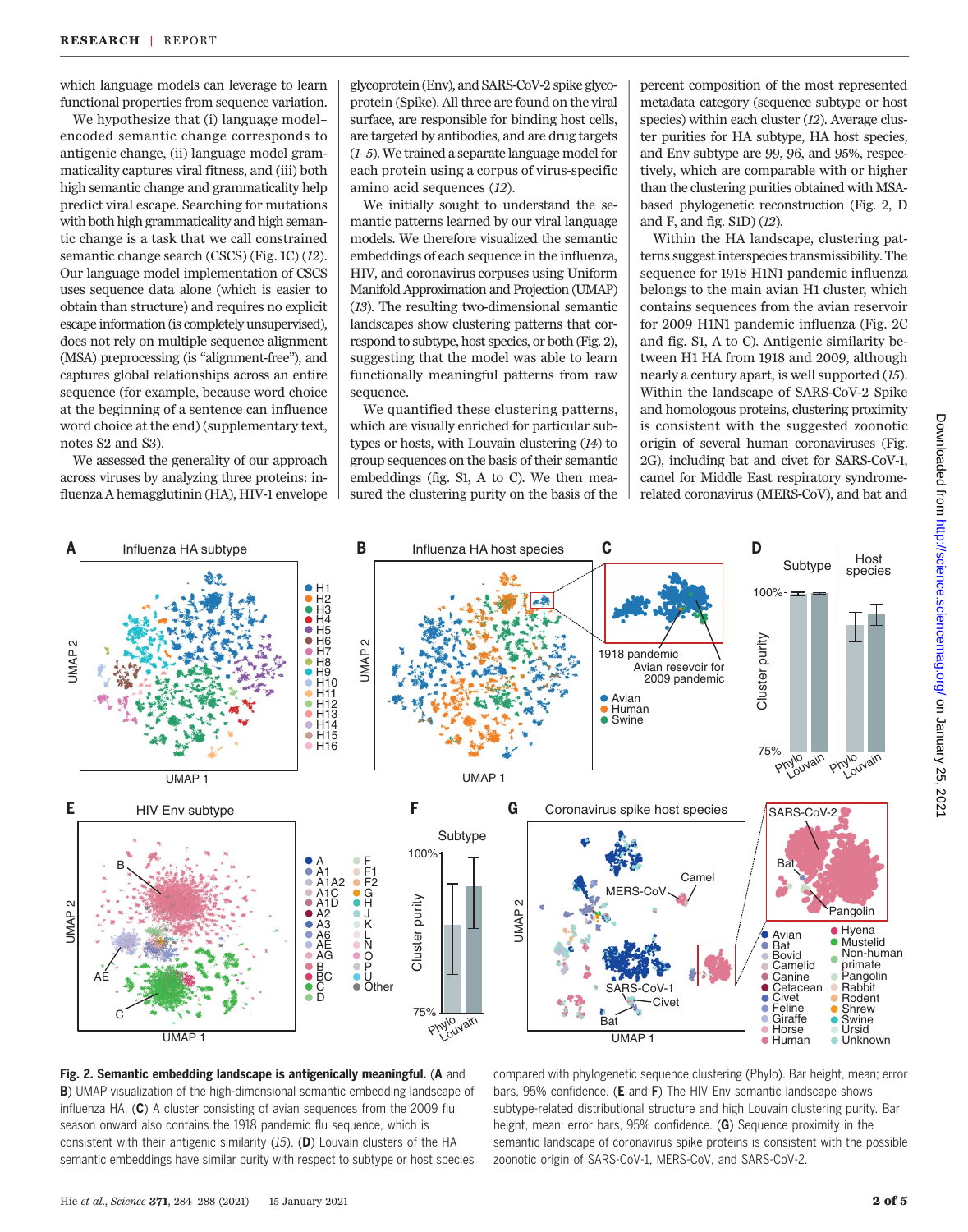

Fig. 3. Biological interpretation of language model semantics and grammaticality enables escape prediction. (A) Whereas grammaticality is positively correlated with fitness, semantic change has negative correlation, suggesting that most semantically altered proteins lose fitness. (**B** and C) However, a mutation with both high semantic change and high grammaticality is more likely to induce escape. Considering both semantic change and

grammaticality enables identification of escape mutants that is consistently higher than that of previous fitness models or generic functional embedding models. (D) Across 891 surveilled SARS-CoV-2 Spike sequences, only three have both higher semantic change and grammaticality than a Spike sequence with four mutations that is associated with a potential reinfection case.

pangolin for SARS-CoV-2 (16). Analysis of these semantic landscapes strengthens our hypothesis that our viral sequence embeddings encode functional and antigenic variation.

We then assessed the relationship between viral fitness and language model grammaticality using high-throughput deep mutational scan (DMS) characterization of hundreds or thousands of mutations to a given viral protein. We obtained datasets measuring replication fitness of all single-residue mutations to A/WSN/1933 (WSN33) HA H1 (17), combinatorial mutations to antigenic site B in six HA H3 strains (18), or all single-residue mutations to BG505 and BF520 HIV Env (19), as well as a dataset measuring the dissociation constant  $(K_d)$  between combinatorial mutations to yeast-displayed SARS-CoV-2 Spike receptor-binding domain (RBD) and human ACE2 (20), which we used to approximate the fitness of Spike.

Language model grammaticality was significantly correlated (table S1, t-distribution P values) with viral fitness across all viral strains and across studies that examined single or combinatorial mutations (Fig. 3A), even though our language models were not given any explicit fitness-related information nor trained on the DMS mutants. When we compared viral fitness with the magnitude of mutant semantic change (rather than grammaticality), we observed significant negative correlation (table S1,  $t$ -distribution  $P$  values) in 8 out of 10 strains tested (Fig. 3A). This makes sense biologically because a mutation with a large effect on function is on average more likely to be deleterious and result in a loss of fitness. These results suggest that "grammaticality" of a given mutation captures fitness information and add an additional dimension to our understanding of how semantic change encodes perturbed protein function.

We then tested whether combining semantic change and grammaticality enables us to predict mutations that lead to viral escape. Our experimental setup involved making, in silico, all possible single-residue mutations to a given viral protein sequence; next, each mutant was ranked according to the CSCS objective that combines semantic change and grammaticality. We validated this ranking on the basis of enrichment of experimentally verified mutants that causally induce escape from neutralizing antibodies. Three of these causal escape datasets used a DMS with antibody selection to identify escape mutations to WSN33 HA H1 (1), A/Perth/16/2009 (Perth09) HA H3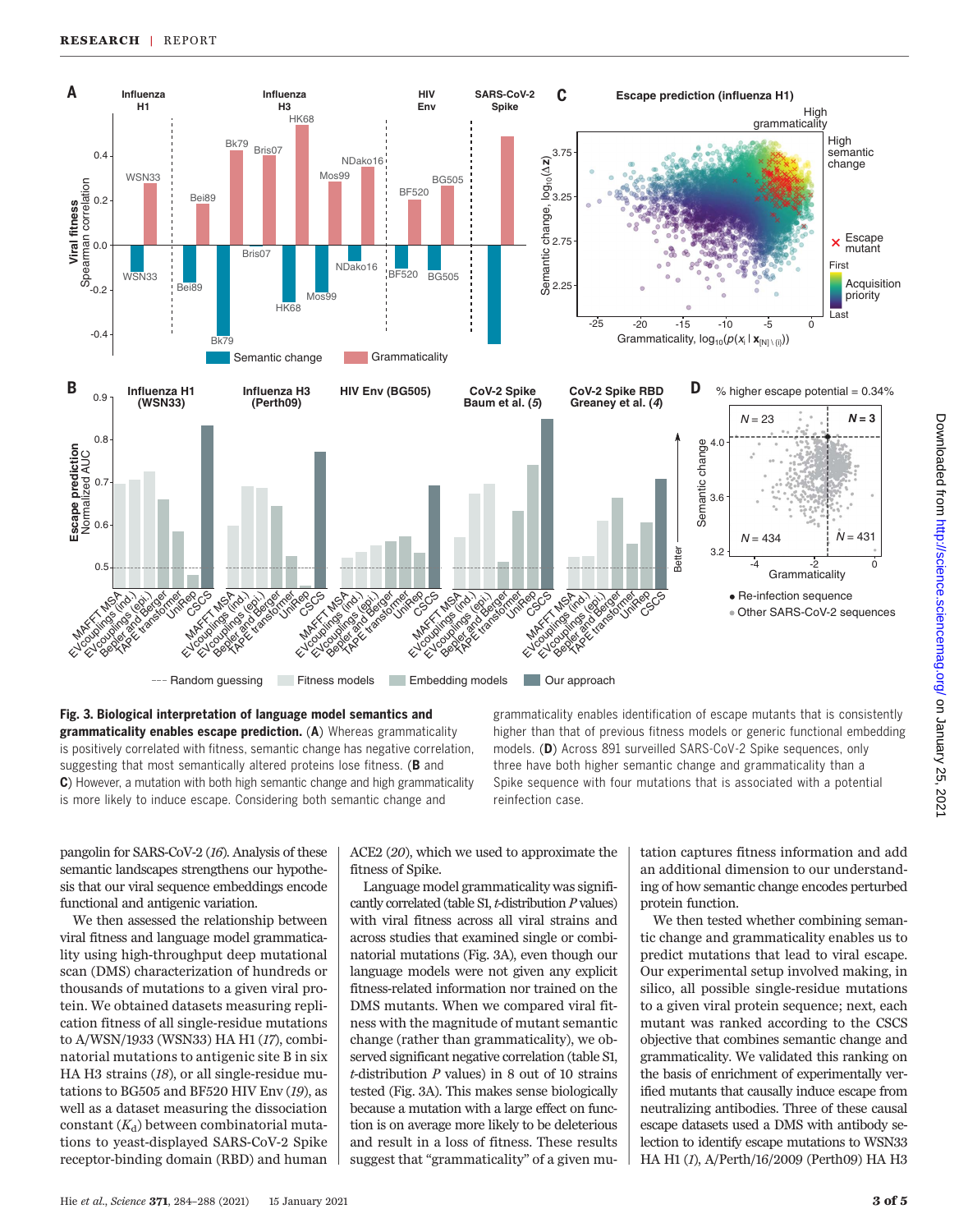

Fig. 4. Structural localization of predicted escape potential. (A and B) HA trimer colored by escape potential. (C) Escape potential P values for HIV Env. The gray dashed line indicates the statistical significance threshold. (D) The Env trimer colored by escape potential, oriented to show the V1/V2 regions. (E and F) Potential for escape in SARS-CoV-2 Spike is significantly enriched at the N-terminal domain and receptor binding domain (RBD) and significantly depleted at multiple regions in the S2 subunit. The gray dashed line indicates the statistical significance threshold.

(2), and BG505 Env (3). The fourth identified escape mutations to SARS-CoV-2 Spike by using natural replication error after in vitro passages under antibody selection (5), whereas the fifth performed a DMS to identify mutants that affect antibody binding to yeast-displayed Spike RBD (4).

We computed the area under the curve (AUC) of acquired escape mutations versus the total acquired mutations (12). In all five cases, escape prediction with CSCS resulted in both statistically significant and strong AUCs of 0.83, 0.77, 0.69, 0.85, and 0.71 for H1 WSN33, H3 Perth09, Env BG505, Spike, and Spike RBD, respectively (one-sided permutationbased  $P < 1 \times 10^{-5}$  in all cases) (Fig. 3B and table S2). We did not provide the model with any information on escape, a setup in machine learning referred to as "zero-shot prediction" (7). The AUC decreased when ignoring either grammaticality or semantic change, evidence that both are useful in predicting escape (Fig. 3C, fig. S2A, and table S2). Although semantic change is negatively correlated with fitness, it is positively predictive (along with grammaticality) of escape (table S2), indicating that functional mutations are often deleterious, but when fitness is preserved, they are associated with antigenic change and subsequent escape from immunity.

We also tested how well alternative models of fitness (each requiring MSA preprocessing) (8, 21) or of semantic change (pretrained on

generic protein sequence) (9–11) predict escape, although these models are not explicitly designed for escape prediction. Fitness models associate more frequently observed patterns with higher fitness and greater escape potential, whereas semantic models associate larger functional changes with escape (12). CSCS with our viral language models was more predictive of escape across all five datasets (Fig. 3B and fig. S2A). Moreover, the individual grammaticality or semantic change components of our language models often outperformed benchmark models (table S2).

Language modeling can also characterize sequence changes beyond single-residue mutations, such as from accumulated replication error or recombination (22), although our approach is agnostic to how a sequence acquires its mutations. We therefore estimated the antigenic change and fitness of a set of four mutations to the SARS-CoV-2 Spike associated with a reported reinfection event (23). Among 891 other distinct, surveilled Spike sequences, we found that only three (0.34%) represent both higher semantic change and grammaticality (Fig. 3D). We estimate significant escape potential of these four mutations (random mutant null distribution  $P < 1 \times 10^{-8}$ ) (12), and we observed similar patterns for known antigenically dissimilar sequences (fig. S2B) (12). Our analysis suggests a way to quantify the escape potential of interesting combinatorial sequence changes, such as those from possible reinfec-

tion (23), and calls for more information that relates combinatorial mutations to reinfection and escape.

To further assess whether our model could learn structurally relevant patterns from sequence alone, we scored each residue on the basis of the CSCS objective, visualized escape potential across the protein structure, and quantified enrichment or depletion of escape (12). Escape potential is significantly enriched in the HA head (permutation-based  $P < 1 \times 10^{-5}$ ) and significantly depleted in the HA stalk (permutation-based  $P < 1 \times 10^{-5}$ ) (Fig. 4, A and B; fig. S3; and table S3), which is consistent with literature on HA mutation rates and supported by the successful development of antistalk broadly neutralizing antibodies (24). We also detected, consistent with existing knowledge, a significant enrichment (permutation-based  $P < 1 \times 10^{-5}$ ) of escape mutations in the V1/V2 hypervariable regions of the HIV Env (Fig. 4, C and D; fig. S3; and table S3) (3). Our model only learns escape patterns linked to mutations, rather than posttranslational changes such as glycosylation that contribute to HIV escape  $(3)$ , which may explain the lack of escape potential specifically assigned to Env glycosylation sites (Fig. 4C and table S3).

The escape potential within the SARS-CoV-2 Spike is significantly enriched in both the RBD (permutation-based  $P = 2.7 \times 10^{-3}$ ) and N-terminal domain (permutation-based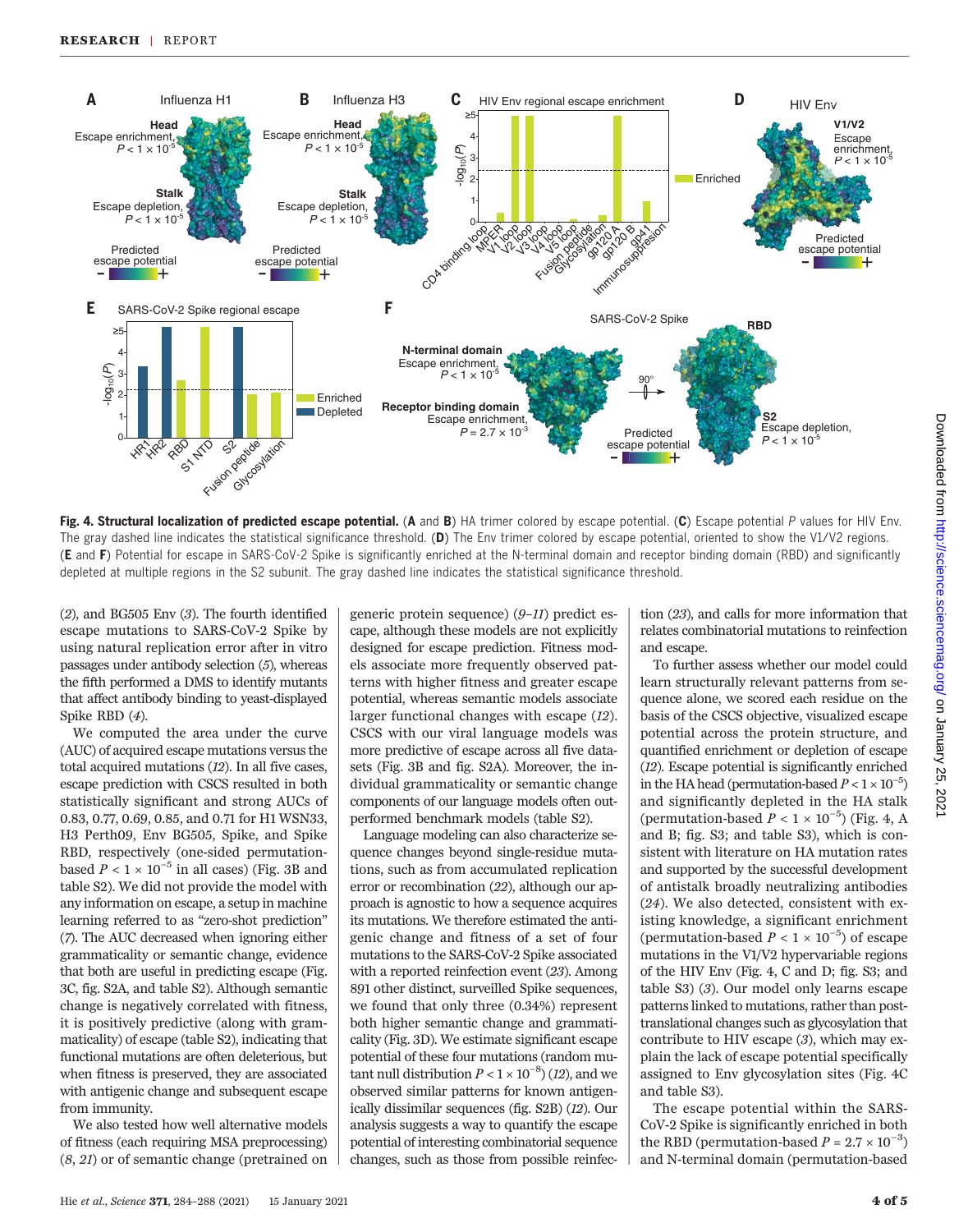$P < 1 \times 10^{-5}$ ), whereas escape potential is significantly depleted in the S2 subunit (permutation-based  $P < 1 \times 10^{-5}$ ) (Fig. 4, E and F; fig. S3; and table S3). These results are supported by the greater evolutionary conservation at S2 antigenic sites (25). Our model of Spike escape therefore suggests that immunodominant antigenic sites in S2 (5, 25) may be more stable target antibody epitopes and underscores the need for more exhaustive causal escape profiling of Spike in regions beyond the RBD.

Our study leverages the principle that evolutionary selection is reflected in sequence variation. This principle may allow CSCS to generalize beyond viral escape to different kinds of natural selection (such as T cell selection) or drug selection. CSCS and its components could be used to select elements of a multivalent or mosaic vaccine. Our techniques also lay the foundation for more complex modeling of sequence dynamics. We anticipate that the "distributional hypothesis" from linguistics (26), in which co-occurrence patterns can model complex concepts and on which language models are based, can further inform viral evolution.

#### REFERENCES AND NOTES

- 1. M. B. Doud, J. M. Lee, J. D. Bloom, Nat. Commun. 9, 1386 (2018).
- 2. J. M. Lee et al., eLife 8, e49324 (2019).
- 3. A. S. Dingens, D. Arenz, H. Weight, J. Overbaugh, J. D. Bloom, Immunity 50, 520–532.e3 (2019).
- 4. A. J. Greaney et al., Cell Host Microbe 10.1016/j.chom.2020.11.007 (2020).
- 5. A. Baum et al., Science 369, 1014–1018 (2020).
- 6. M. Peters et al., Deep contextualized word representations. Proc. NAACL-HLT, 2227–2237 (2018).
- 7. A. Radford et al., OpenAI Blog 1, 9 (2019).
- T. A. Hopf et al., Bioinformatics 35, 1582-1584 (2019).
- 9. T. Bepler, B. Berger, Learning protein sequence embeddings using information from structure. arXiv:1902.08661 [cs.LG] (2019).
- 10. R. Rao et al., Evaluating protein transfer learning with TAPE. Proc. Adv. Neural Inf. Process. Syst., 9686–9698 (2019).
- 11. E. C. Alley, G. Khimulya, S. Biswas, M. AlQuraishi, G. M. Church, Nat. Methods 16, 1315–1322 (2019).
- 12. Materials and methods are available as supplementary materials.
- 13. L. McInnes, J. Healy, UMAP: Uniform Manifold Approximation and Projection for dimension reduction. arXiv:1802.03426 [stat.ML] (2018).
- 14. V. D. Blondel, J. L. Guillaume, R. Lambiotte, E. Lefebvre, J. Stat. Mech. Theory Exp. 2008, P10008 (2008).
- 15. R. Xu et al., Science 328, 357–360 (2010).
- 16. K. G. Andersen, A. Rambaut, W. I. Lipkin, E. C. Holmes, R. F. Garry, Nat. Med. 26, 450–452 (2020).
- 17. M. B. Doud, J. D. Bloom, Viruses 8, 155 (2016).
- 18. N. C. Wu et al., Nat. Commun. 11, 1233 (2020).
- 19. H. K. Haddox, A. S. Dingens, S. K. Hilton, J. Overbaugh, J. D. Bloom, eLife 7, e34420 (2018).
- 20. T. N. Starr et al., Cell 182, 1295–1310.e20 (2020).
- 21. K. Katoh, D. M. Standley, Mol. Biol. Evol. 30, 772–780 (2013).
- 22. Y. Xiao et al., Cell Host Microbe 19, 493–503 (2016).
- 23. K. K.-W. To et al., Clin. Infect. Dis. ciaa1275 (2020).
- 24. E. Kirkpatrick, X. Qiu, P. C. Wilson, J. Bahl, F. Krammer, Sci. Rep. 8, 10432 (2018).
- 25. S. Ravichandran et al., Sci. Transl. Med. 12, eabc3539 (2020).
- 26. Z. S. Harris, Word 10, 146–162 (1954).
- 27. B. Hie, brianhie/viral-mutation: viral-mutation release 0.3.
- Zenodo (2020). 28. B. Hie, Data for "Learning the language of viral evolution and escape". Zenodo (2020).

#### ACKNOWLEDGMENTS

We thank A. Balazs, H. Fraser, O. Leddy, A. Lerer, A. Lin, A. Nitido, U. Roy, and A. Schmidt for helpful discussions. We thank S. Chun, B. DeMeo, A. Narayan, A. Nguyen, S. Nyquist, and A. Wu for assistance with the manuscript. Funding: B.H. is partially supported by the U.S. Department of Defense (DOD) through the National Defense Science and Engineering Graduate Fellowship (NDSEG). E.Z. is partially supported by the National Science

Foundation (NSF) Graduate Research Fellowship. Author contributions: All authors conceived the project and methodology. B.H. performed the computational experiments and wrote the software. All authors interpreted the results and wrote the manuscript. Competing interests: B.H., B.Be., and B.Br. have filed a provisional patent application (serial no. 53/049,676) related to this work. Data and materials availability: Code, scripts for plotting and visualizing, and pretrained models are deposited to Zenodo at doi:10.5281/zenodo.4034681 (27) and are also available at https://github.com/brianhie/viral-mutation. We used the following publicly available datasets for model training: Influenza A HA protein sequences from the NIAID Influenza Research Database (IRD) (www.fludb.org); HIV-1 Env protein sequences from the Los Alamos National Laboratory (LANL) HIV database (www. hiv.lanl.gov); Coronavidae spike protein sequences from the Virus Pathogen Resource (ViPR) database (www.viprbrc.org/brc/home. spg?decorator=corona); SARS-CoV-2 Spike protein sequences from NCBI Virus (www.ncbi.nlm.nih.gov/labs/virus/vssi); and SARS-CoV-2 Spike and other Betacoronavirus spike protein sequences from GISAID (www.gisaid.org). We used the following publicly available datasets for fitness and escape validation: Fitness single-residue DMS of HA H1 WSN33 from Doud and Bloom (2016) (17); Fitness combinatorial DMS of antigenic site B in six HA H3 strains from Wu et al. (18); Fitness single-residue DMS of Env BF520 and BG505 from Haddox et al. (19); ACE2 binding affinity combinatorial DMS of Spike RBD from Starr et al. (20); Escape single-residue DMS of HA H1 WSN33 from Doud et al. (2018) (1); Escape single-residue DMS of HA H3 Perth09 from Lee et al. (2); Escape single-residue DMS of Env BG505 from Dingens et al. (3); Escape mutations of Spike from Baum et al. (5); Escape single-residue DMS of Spike RBD from Greaney et al. (4); Training and validation datasets are deposited to Zenodo at doi:10.5281/zenodo.4029296 (28), and links to this data are also available at https://github.com/brianhie/viral-mutation.

## SUPPLEMENTARY MATERIALS

science.sciencemag.org/content/371/6526/284/suppl/DC1 Materials and Methods Supplementary Text Figs. S1 to S3 Tables S1 to S3 References (29–49) MDAR Reproducibility Checklist

8 July 2020; accepted 9 November 2020 10.1126/science.abd7331